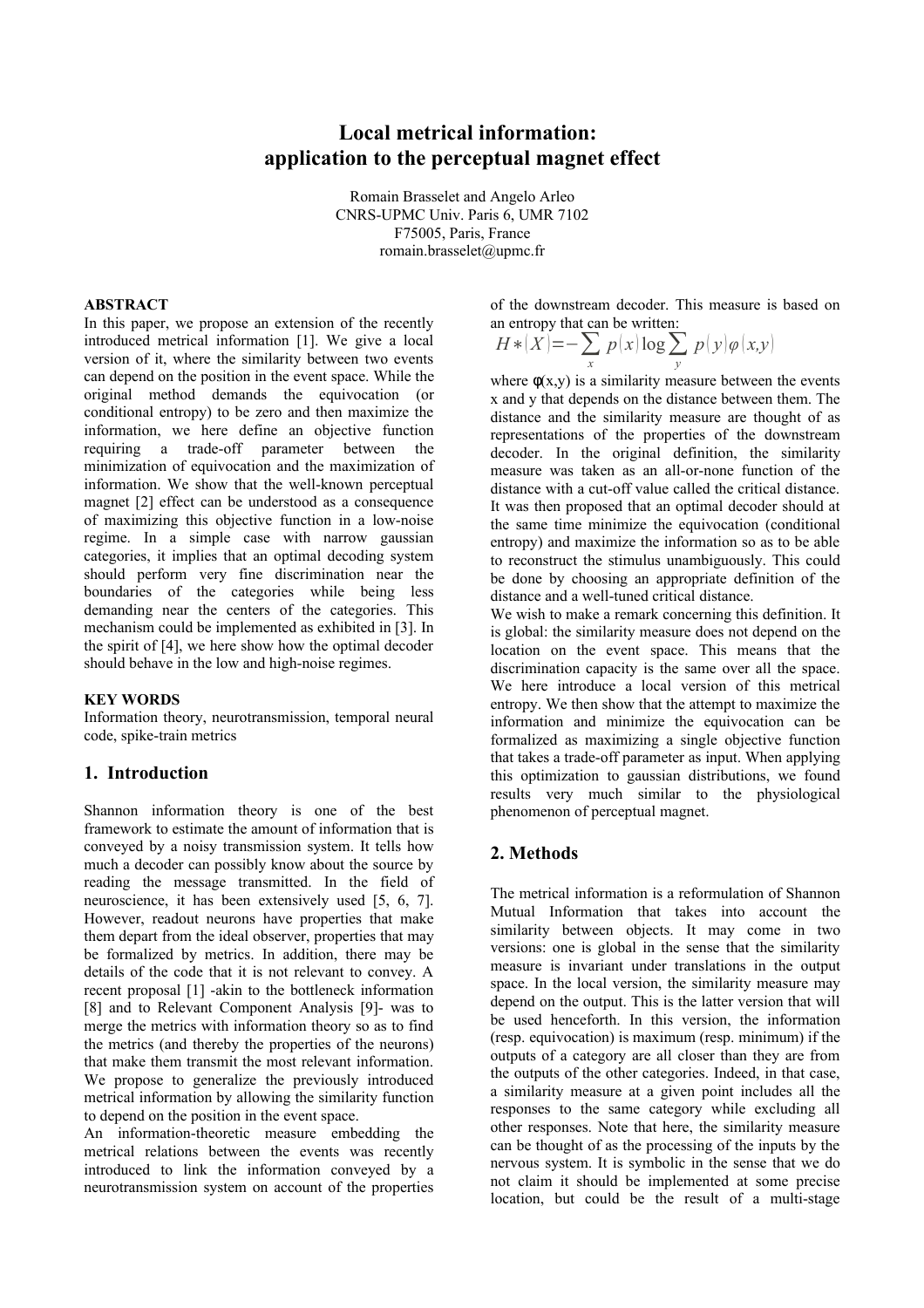processing. The crucial variables in these measures are the similarity measures at each point in the response space. In case one wants to optimize the discrimination of categories, i.e. maximize the hit rate and minimize the false alarm rate, how should these variables be chosen? Here, instead of only trying to maximize this information, we will look for conditions that maximize an objective function defined as:

$$
Q(R,S)=I*(R,S)-\alpha H*(R|S)
$$
 (1)

If  $\alpha = 0$ , the objective function is just the information. The factor  $\alpha$  determines your main aim: minimizing the metrical equivocation or maximizing the metrical information. Thus, we do not want an observer that acts a the perfect Shannon observer by differentiating as much as he can by taking into account every slight differences between responses. The problem is more that of finding the characteristics of an observer who would really reconstruct the categories.

Since we now consider a local version (where the similarity function depends on the position on the space), we define the specific information given by a response r:

$$
i * (r, S) = \sum_{s} p(r|s) \log \frac{\sum_{r'} p(r'|s) \varphi(r,r')}{\sum_{r'} p(r') \varphi(r,r')} \qquad (2)
$$

and the specific equivocation:

$$
h * (r|S) = -\sum_{r} p(r|s) \log \sum_{r'} p(r'|s) \varphi(r,r')
$$
 (3)

and thus a specific objective function:  $q(r, S) = i * (r, S) - \alpha h * (r | S)$ 

### **3. Results**

Let us consider a simple case with a few categories and responses lying in the set of real numbers. For simplicity, let us assume a Gaussian distribution for each object i, with mean μi and standard deviation σi . Let us simplify even more by considering the variances to be equal,  $\sigma i = \sigma$ ,  $\forall i$ . Henceforth, optimal discrimination is studied by considering the objective function defined in Eq. 1 and by varying the trade-off parameter α. Recall that a large α implies maximizing the metrical information and minimizing the metrical equivocation simultaneously, whereas small  $\alpha$  values relax the minimality constraint on the metrical equivocation. We will consider Gaussian similarity kernel functions  $\phi(x,y) = \exp((x-y)^{2/2}\beta^{2})$ , which are more realistic than Heaviside-like all-or-none functions. Different standard deviations β will be employed in order to modulate the selectivity of the similarity function (the lower β, the more selective φ). In particular, we will allow β to vary as a function of space to see what regions of the input space should be discriminated more than the others. Figure 1 presents the results obtained with four different values of the trade-off parameter,  $\alpha = 0$ ,  $10^{-7}$ ,  $10^{-5}$ , 1, in the presence of low-noise category distributions (blue curves). The optimal width β of the local similarity kernel is shown at each value of the response space (black curves). The



Illustration 1: Optimal discrimination in high-noise regime. Five categories (blue) are to be discriminated. The results were obtained for 4 different values of the trade-off parameter

 $\alpha$  =0, 10<sup>-7</sup>, 10<sup>-5</sup>, 10<sup>-1</sup>. For all values of  $\alpha$ , the width is largest in-between categories.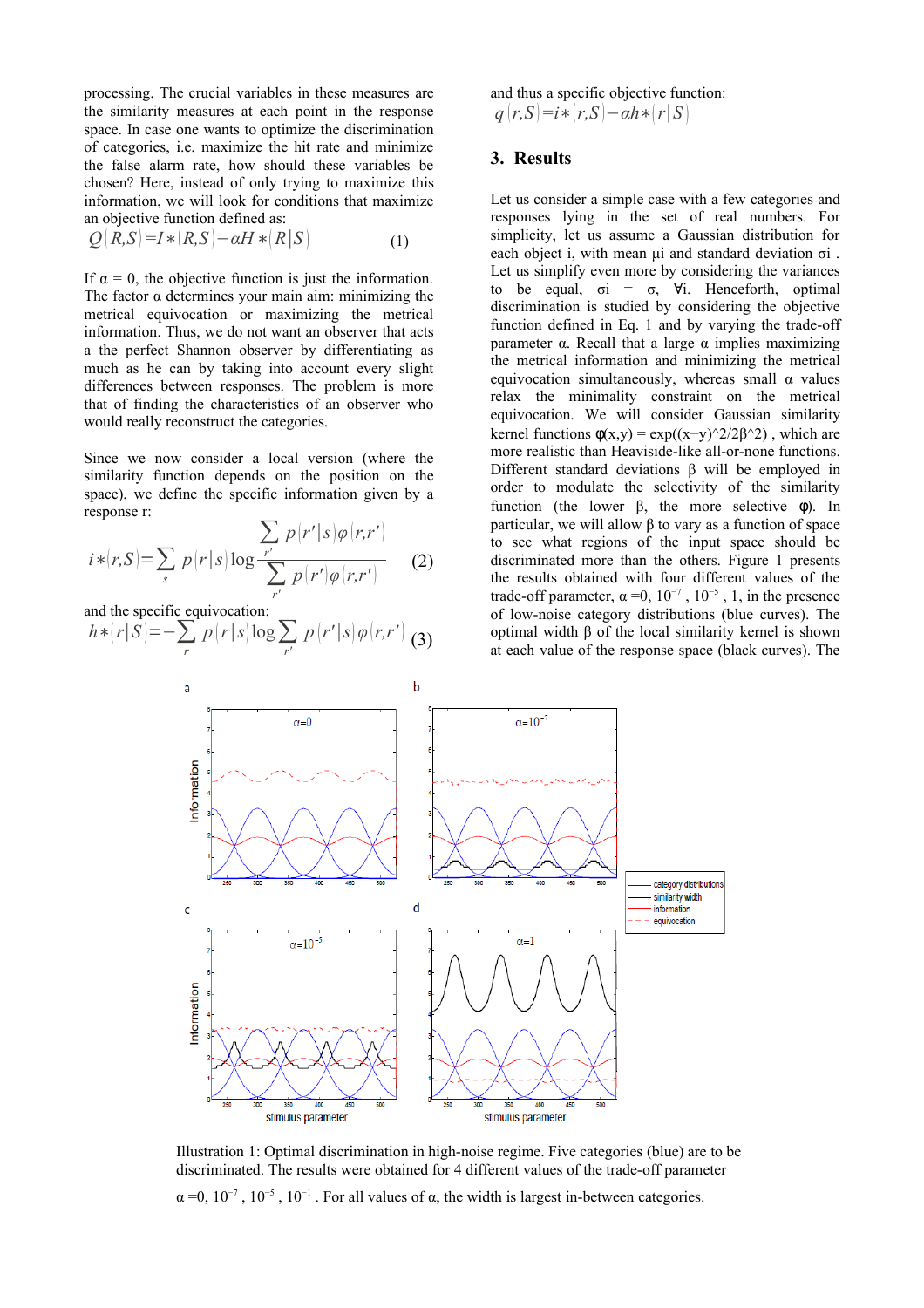specific information i  $*$  (r; S), Eq. 2, and equivocation h  $*(r|S)$ , Eq. 3, are also plotted (solid and dashed red curves, respectively) to show the contribution of all the responses to the expectation values over the entire space. For  $\alpha = 0$  (Fig. 1a), the goal is to maximize the information without taking into account the equivocation. The best solution is to have very narrow similarity functions so as to discriminate every pairs of responses: the width β is thus always zero. For low (positive) values of  $\alpha$ , the width of the similarity function can be large at the center of a category distribution since it decreases the equivocation without impinging on the information. This is apparent in Fig. 1b, corresponding to  $\alpha = 10^{-7}$ , where the values of the equivocation drop at the center of the categories compared to the  $\alpha = 0$  case. On the other hand, to keep the information maximum, the kernel function  $\phi$  must be narrow in-between categories (increasing the selectivity of the decoder). Indeed, a higher selectivity in-between categories guarantees a high information, at the price of a large equivocation, since objects at the center of a category will not be considered similar to those at the edge. For  $\alpha = 10^{-5}$ , Fig. 1c, the equivocation is already almost nil at the center of the categories (with a full information), though it is far from being zero in-between them. However, the contributions to the equivocation of these events are small because their probability is low. The equivocation further decreases only when  $\alpha$  is drastically increased (Fig. 1d,  $\alpha = 1$ ). The price to pay is a loss of information in-between categories since now, objects belonging to some category are considered similar to objects of other categories.

We here see the effect of the trade-off parameter at each point: in general, a response near the edge of a category contributes largely to the equivocation as long as its similarity with the center of the category (which has a high probability) is low.

However, increasing its width impinge on the information. At high values of the trade-off parameter (e.g.  $\alpha = 1$ ), the similarity measure is wider in-between categories than at their centers. The reason is that, for the specific equivocation to be zero (i.e. all objects from the same category considered identical), the similarity measure at the boundaries of a category needs to be twice as wide as that at the center of a category. If we arbitrarily give Shannon information and equivocation values of 1, the metrical information and equivocation are respectively:

| $\alpha$  | $I * (R, S)$ | $H * (R S)$ |
|-----------|--------------|-------------|
|           |              |             |
| $10^{-7}$ |              | 0.63        |
| $10^{-5}$ |              | 0.41        |
|           | 0.96         | 0.05        |

which shows that, in this case, it is feasible to decrease the equivocation without impinging on the information. Figure 2 shows that in the high-noise regime (large variance of the distributions) the optimal cut-off distances behave differently than in the low-noise regime. The optimal widths β of the similarity kernels tend to be large at the interface between classes and rather small near the centers. The situation in which the similarity measures are wide at the center of categories never occurs in the high-noise regime. As a onsequence, it is almost impossible to decrease the equivocation without diminishing the information.



Illustration 2: Optimal discrimination in low-noise regime. Five categories (blue lines) must be discriminated. The results were obtained for values of the trade-off parameter  $\alpha = 0, 10^{-7}, 10^{-5}, 1$ . For low values of  $\alpha$ , the width  $\beta$  of the similarity measure at each point (black curve) is larger at the center of the categories and smaller between them (indicating lower and higher selectivity, respectively). As the trade-off parameter  $\alpha$  increases, the width becomes highest in-between categories. At  $\alpha = 10^{-5}$ , the information (resp. equivocation) is still high (resp. already low) at the center of the categories.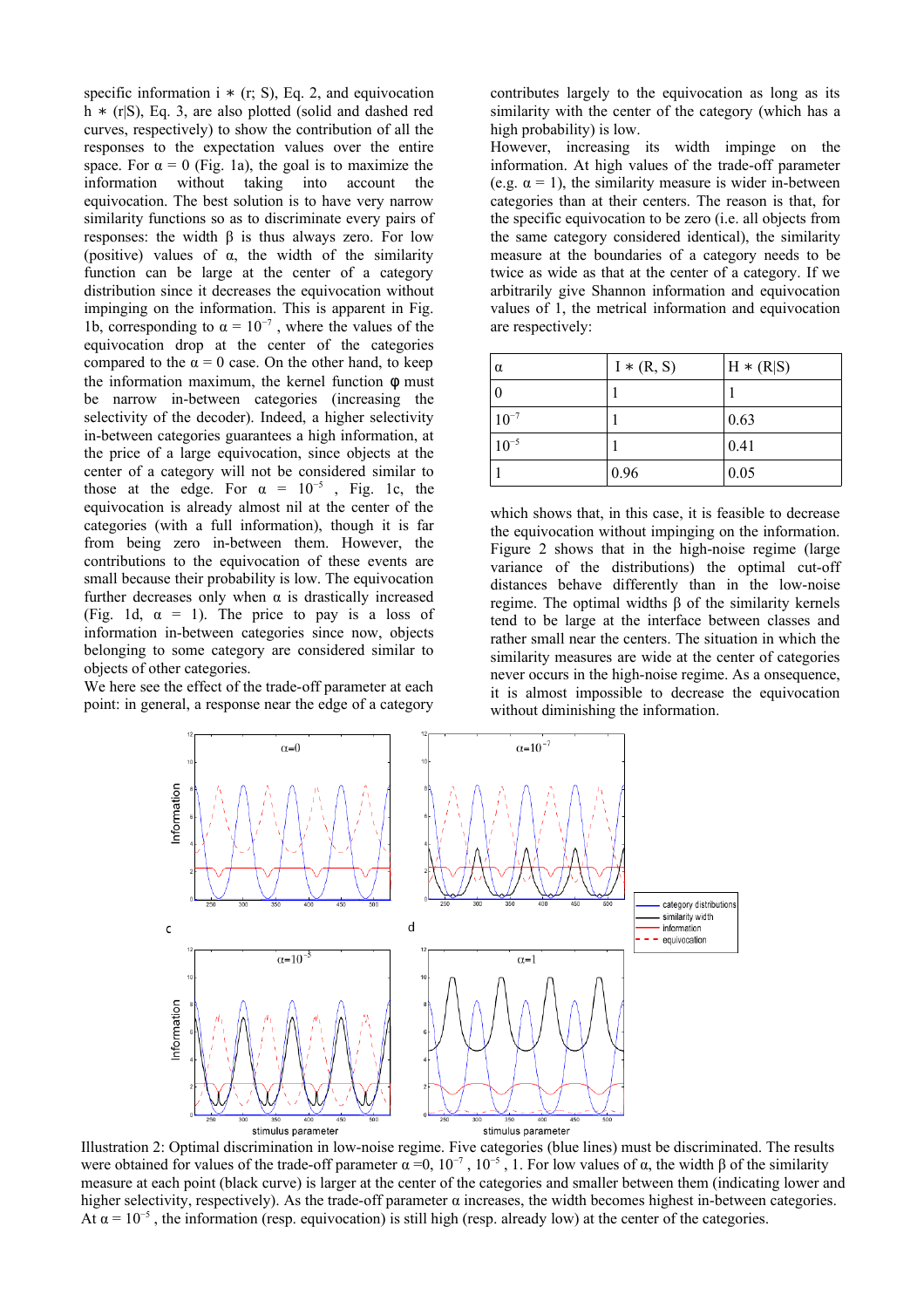$\alpha$  I \* (R, S)  $\qquad$  H \* (R|S) 0  $\vert 1$   $\vert 1$  $10^{-7}$  1 0.94  $10^{-5}$  1 0.69 10−1 0.98 0.19

If the Shannon information and equivocation are attributed values of 1, the information and equivocation are respectively:

The results of Figs. 1,2 suggest that for low values of both noise level and trade-off parameter  $\alpha$ , a phenomenon of high selectivity in-between categories and low selectivity at their centers occurs. For other values of these two parameters, optimal selectivity is found to be higher at the center of categories.

### **4. Discussion**

#### **4.1 The perceptual magnet**

When attempting to maximize the objective function defined with respect to the metrical entropy on a set of Gaussian categories, two types of behavior were observed: the selectivity of the similarity measure can be larger either at the center of the distribution of each category or between categories.

The first scenario can be linked to the perceptual magnet effect [2], which has been first introduced in the field of psychoacoustics in the early 90s. Each category of sound (for example each type of vowel) has a prototype, an element that best represents the vowel. The other elements of the category are perceived closer to the prototype than their physical distance would suggest, as if the prototype was pulling the elements of the category toward itself, hence the term 'perceptual magnet'. The perceptual space is thus warped with between-category expansion and within-category compression.

The results presented here in the low-noise regime for low values of the trade-off parameter  $α$  can then be related to the perceptual magnet. Indeed, the width of the similarity measure at the center of a category is large, meaning that objects around are seen as very similar, while the width is small in-between categories, making the close objects dissimilar. It is interesting to highlight the fact that the perceptual magnet may not be a highly generic phenomenon, but rather appear in limited ranges of parameters only. The above results suggest that it seems to be a low-noise regime effect in circumstances where the emphasis is on discrimination of different stimuli rather than identification of similar ones. We studied in more details the predominance of the two types of behavior (i.e. highest width inside categories or in-between them). We defined the amplitude of the perceptual magnet as the logarithm of the ratio between the width of the similarity measure at the exact middle between categories and at the exact center of categories. A highly negative value of this amplitude would correspond to a very pronounced perceptual magnet effect. The phase diagram of Figure 3 displays the amplitude of the perceptual magnet effect with respect to the noise level and to the trade-off parameter α.

The varying width of the similarity measure can be understood in two different ways. The first one is that the input space is isometrically represented in the nervous patterns and some neural decoder can perform the task of the similarity measure. Yet, it could also be the result of a remapping through an ensemble of neurons with a non-uniform density followed by a decoder using a uniform similarity measure. Bonnasse-Gahot and Nadal (2008) [3] presented a study based on Fisher information analysis and showed that a way to implement this mechanisms may be to have a higher receptive field density between the categories than within categories. In the light of metrical information



Illustration 3: Example of 2 categories (red curves) and a population of tuning curves (blue lines). In the response space of the population of neurons, the distance between  $x = 2$  and  $x = 4$  is equal to d1 ~ 2.8, while that between  $x = 4$  and  $x = 6$  is d2 ~ 3.8. Therefore, the categories are much smaller compared to their mutual distances.

analysis, this possible neural coding principle can interpreted the following way. The input space is mapped to the space of discharge rate of the neurons (i.e. tuning curves). In this space, categories are much more separated with large no man's land between them. Then using a uniform similarity measure on this space yields the maximum objective function. Here, the optimal similarity measure is obtained in two steps: first an optimal neural coding that relatively contracts the categories with respect to the distances between them and then a decoding scheme (whose implementation is not given) that maximizes the quality factor. The simple example of Figure 3 suggest that the two approaches (Fisher and metrical information) yield similar results.

### **4.2 Phase diagram**

It is interesting here to highlight the fact that the perceptual magnet may not be a highly generic phenomenon, but rather appears in limited ranges of